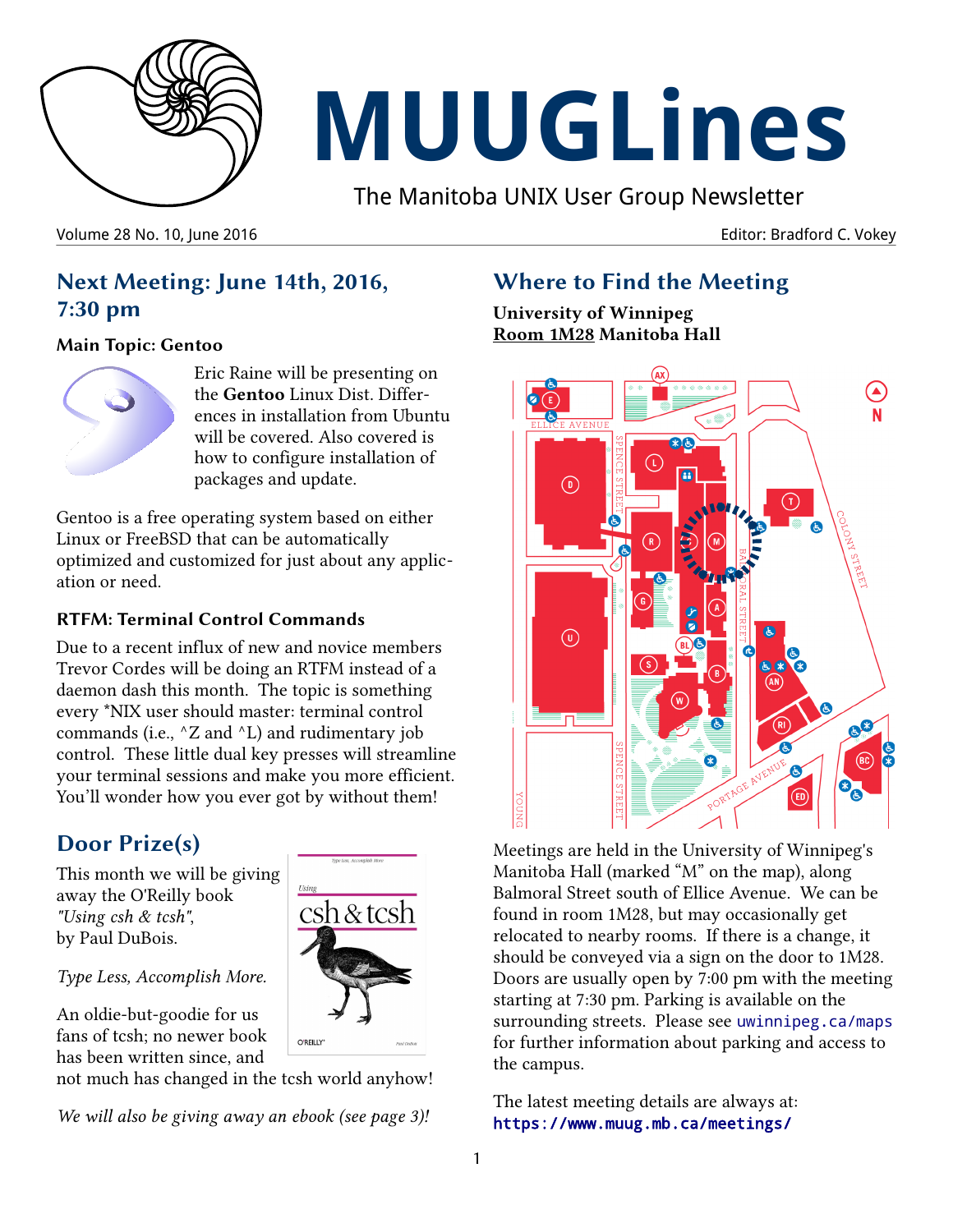# **Book Review: Content Strategy for Mobile**

*Reviewed by Trevor Cordes*



Ever since the publisher *A Book Apart* (ABA) became affiliated with *O'Reilly Media*'s e-book store, I've been curious to read some of their output. ABA bills itself as makers of "brief books for people who make websites". I like their focus on short, to the point, books, all of which are around 150 pages in length.

*Content Strategy for Mobile* (CSfM) by Karen McGrane (2012) fits the bill.

CSfM is the first physical ABA book I've gotten my hands on. For the longest time Amazon only listed between zero and one of ABA's offerings. It seems they are listing about half of them now, except all but one is only available from their third-party affiliates. Very strange for a going concern such as ABA. At least one always has the option of ordering directly from ABA at reasonable prices, but they are in the USA and shipping and exchange jack costs up.

For ebook fans, life is easy, simply buy the ebook version DRM-free from oreilly.com. Better still, wait until they roll around as the Deal of the Day and get them at 50% off.

Logistics aside, CSfM is an interesting little read. Its thrust is getting your content on all device form factors. It focuses solely on high-level strategizing, and is completely technology agnostic. It outright states that it is for companies with reams of content (news providers, archivists, museums, etc) rather than Joe Schmoe with a personal web site or even ecommerce installations. Since I'm more the latter than the former, I was prepared to be disappointed as I continued reading.

In the end I came away pleasantly surprised, having reaped a modicum of insight that would be applicable to my web ventures. The main example of this is the prescient warning against limiting content on mobile. We've all been there: a web site that presents a different view of their site for mobile, one that arbitrarily limits what content you can access based on the whim of someone who is not

you. What do you do? You "request desktop site" and pinch zoom your way around the content you really want. Chief information officer fail.

Another omnipresent concept is making your content less free-form, and more highly structured like a database with strong typing and categorization. Doing so will make your content more easily repurposeable to any form factor, providing different views into the same content in ways that better suit each medium.

My only beef is that the book feels like it should be even shorter – perhaps by 25% – as it seems like ideas are rehashed and restated several times as there is some overlapping of concepts between chapters. Sometimes the introductions and summaries almost completely restate the gist covered in the meat of the section a few pages away.

I would like to applaud the interesting physical design which has stiff card stock covers that fold over on themselves to produce an almost hardcover feel. The books are quite small and easy to hold, however they cannot be laid flat to read on a table. As an added bonus the pictures and some text are in full colour. The pictures themselves are well chosen, relevant, and interesting and not at all used as filler.

Not a book for techies, but useful nonetheless. Importantly, though from 2012 the content is 100% relevant because of its generality and should remain so for many years. It makes me interested in getting more ABA titles (especially the ones that are for techies!).

# **MUUG has gone social**

For better or worse, you can now find (and follow) MUUG on some social platforms. Get interactive and share all about MUUG on social media!



[twitter.com/manitobaunix](https://twitter.com/manitobaunix)

[facebook.com/ManitobaUnix](https://www.facebook.com/ManitobaUnix)

[linkedin.com/grps/MUUG-Manitoba-](https://www.linkedin.com/grps/MUUG-Manitoba-UNIX-Users-Group-1102007/about?)[UNIX-Users-Group-1102007](https://www.linkedin.com/grps/MUUG-Manitoba-UNIX-Users-Group-1102007/about?)

[meetup.com/Manitoba-UNIX-User-Group](http://www.meetup.com/Manitoba-UNIX-User-Group/) **Meetup**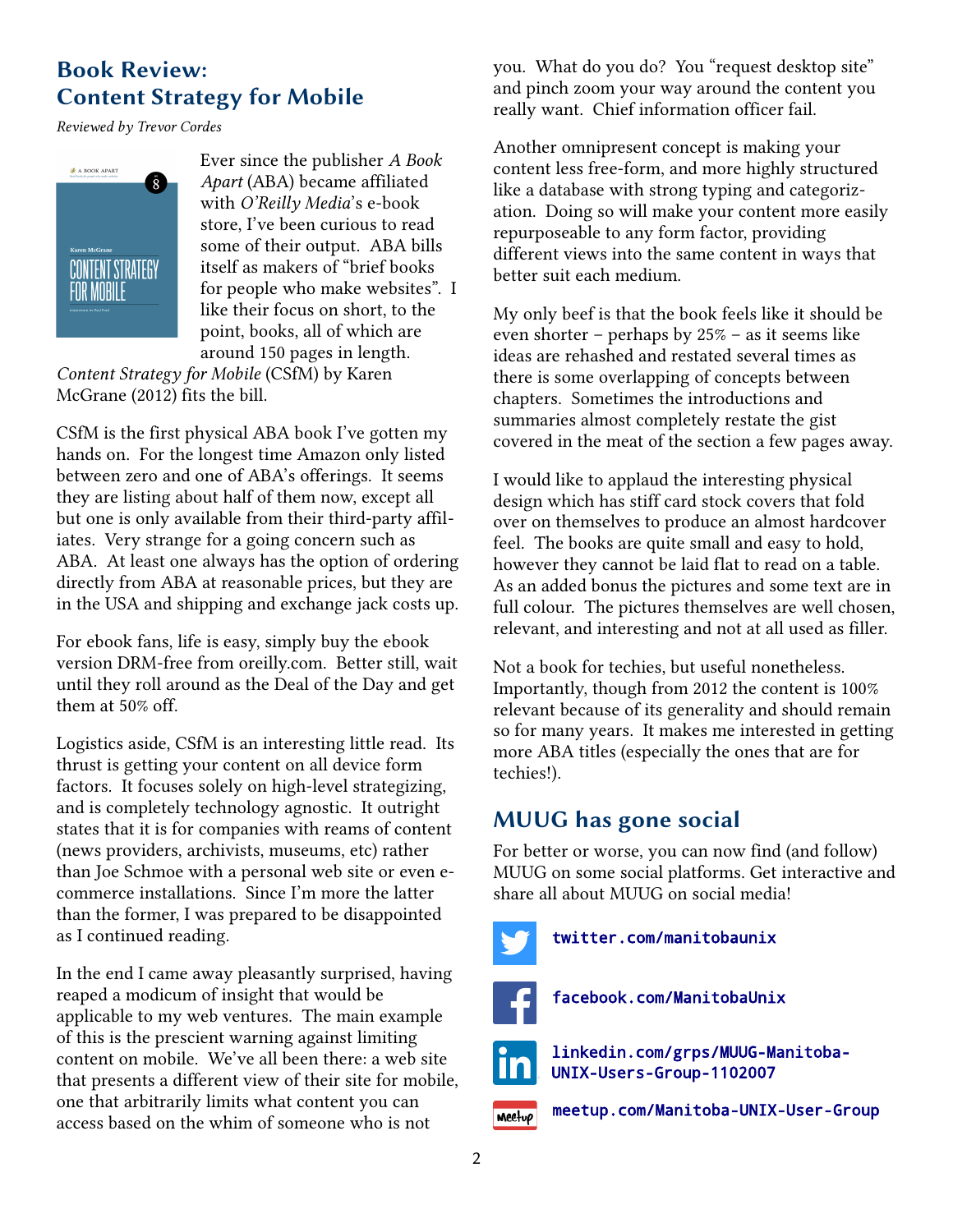# **Exciting New Ebook Door Prizes!**



MUUG recently contributed to the No Starch "Hacking" Humble Bundle ebook offering to obtain 13 UNIX/FLOSSish ebooks at an amazing price, while

supporting the EFF and No Starch's authors to boot. We will be giving away one or two ebooks per meeting over the next year until they are all gone. We will have several titles present and the winner can choose for themselves which to take. The books are each in pdf, mobi and epub formats and will be provided on CD-R. They are DRM-free and winners are expected to abide by ethical ebook guidelines such as the one O'Reilly uses: "You can freely loan, re-sell or donate them, read them without being tracked, or move them to a new device." As Tim O'Reilly says: "Fail to honor people, they fail to honor you."

The titles are: *A Bug Hunter's Diary*, *Automate the Boring Stuff with Python*, *Bitcoin for the Befuddled*, *Black Hat Python*, *Designing BSD Rootkits*, *Hacking: The Art of Exploitation*, *Hacking the Xbox*, *The Linux Command Line*, *Maker's Guide to the Zombie Apocalypse*, *Practical Malware Analysis*, *Python Crash Course*, *Silence on the Wire*, *Smart Girl's Guide to Privacy*.

So pick your favourite ahead of time in case you win! And for all those who missed the Humble Bundle and want to purchase some of these titles, they are all available on oreilly.com.

# **Spread The Word!**

Help us promote this month's meeting, by putting this poster up on your workplace bulletin board or other suitable public message board:



#### [http://www.muug.ca/meetings/MUUGmeeting.pdf](http://www.muug.mb.ca/meetings/MUUGmeeting.pdf)

Do you have a friend or co-worker that has shown an interest in Unix, Linux, BSD, etc? Bring them along to a meeting or at least tell them about us. The more the merrier!

# **6 Excellent Console Linux File Managers**

| <b>ES</b>                                                                                                                                                                                                                                                   | $mc + 0$ <i>incusion</i> , $\gamma$ , vancs                                                                                                                                                                                                                                                                                                                 |                              | $-100\,$                               |
|-------------------------------------------------------------------------------------------------------------------------------------------------------------------------------------------------------------------------------------------------------------|-------------------------------------------------------------------------------------------------------------------------------------------------------------------------------------------------------------------------------------------------------------------------------------------------------------------------------------------------------------|------------------------------|----------------------------------------|
| File Edit View Terminal Tabs Help                                                                                                                                                                                                                           |                                                                                                                                                                                                                                                                                                                                                             |                              |                                        |
| Left<br>File<br>Command<br>Options                                                                                                                                                                                                                          | Right                                                                                                                                                                                                                                                                                                                                                       | $\leq$ ~/. Games             | $v \approx$                            |
| <b>Name</b><br>$\vert$                                                                                                                                                                                                                                      | <b>MTime</b><br><b>Size</b><br>LP--DIR                                                                                                                                                                                                                                                                                                                      | <b>Name</b>                  | <b>Size</b><br><b>MTime</b><br>LP--DIR |
| $/$ . Games<br>/.Grubby Games<br>/. Hercury<br>/.PySolFC<br>/.SpandexForce<br>/.VirtualBox<br>/.WoPadman<br>/.adobe<br>$\sqrt{2}$ anson<br>/.ardour2<br>/.armagetronad<br>/.astronomace<br>/.audacity-data<br>/.audacity1.3-sde<br>/.autosave<br>/.avogadro | 4096 May 11 2008 a / FreeOrion<br>4096 May 31 2008 / / UrbanTerror<br>4096 May 7 2008<br>4096 May 23 2008<br>4096 May 31 2008<br>4096 Apr 7 2008<br>4096 May 23 2008<br>4096 Apr 6 2008<br>4096 May 26 2008<br>4096 Jun 23 2008<br>4096 May 10 2008<br>4096 May 11 2008<br>4096 Nov 22 18:54<br>4096 Nov 22 18:54<br>4096 Aug 24 20:46<br>4096 Aug 10 11:16 |                              | 4096 May 11 2008<br>4096 Dec 22 2007   |
| /.Grubby Games                                                                                                                                                                                                                                              |                                                                                                                                                                                                                                                                                                                                                             | 7. .                         |                                        |
| Hint: Bring text back from the dead with C-y.<br>sde@Dimension:~/.Games\$                                                                                                                                                                                   |                                                                                                                                                                                                                                                                                                                                                             |                              |                                        |
| <b>SCopy</b>                                                                                                                                                                                                                                                | <b>CRenMov</b>                                                                                                                                                                                                                                                                                                                                              | Mkdir 8Delete 9PullDn 100uit |                                        |

Was anyone intrigued about Linux file managers after our April  $12<sup>th</sup>$  meeting? That is when Brian Lowe demonstrated GNU Plot using Midnight Commander for almost all of his commands.

Well here is a quick summary of the top 6 file managers for linux.:

#### **Midnight Commander**

User-friendly yet powerful orthodox file manager

#### **Ranger**

File manager with an ncurses frontend written in Python

#### **WCM Commander**

A Far Manager clone

#### **Vifm**

ncurses based file manager with vi like keybindings

#### **Last File Manager**

1 or 2 pane Python based file manager

### **Necromancer's Dos Navigator**

Clone of the famous "Norton Commander"

Download one or two and try them out!

A good review, including details about each file manager can be found here:

#### [http://www.linuxlinks.com/article/201605290](http://www.linuxlinks.com/article/20160529041840705/BestConsoleFileManagers.html) [41840705/BestConsoleFileManagers.html](http://www.linuxlinks.com/article/20160529041840705/BestConsoleFileManagers.html)

Who knows, maybe a file manager will make you more efficient at the command line than you originally thought!